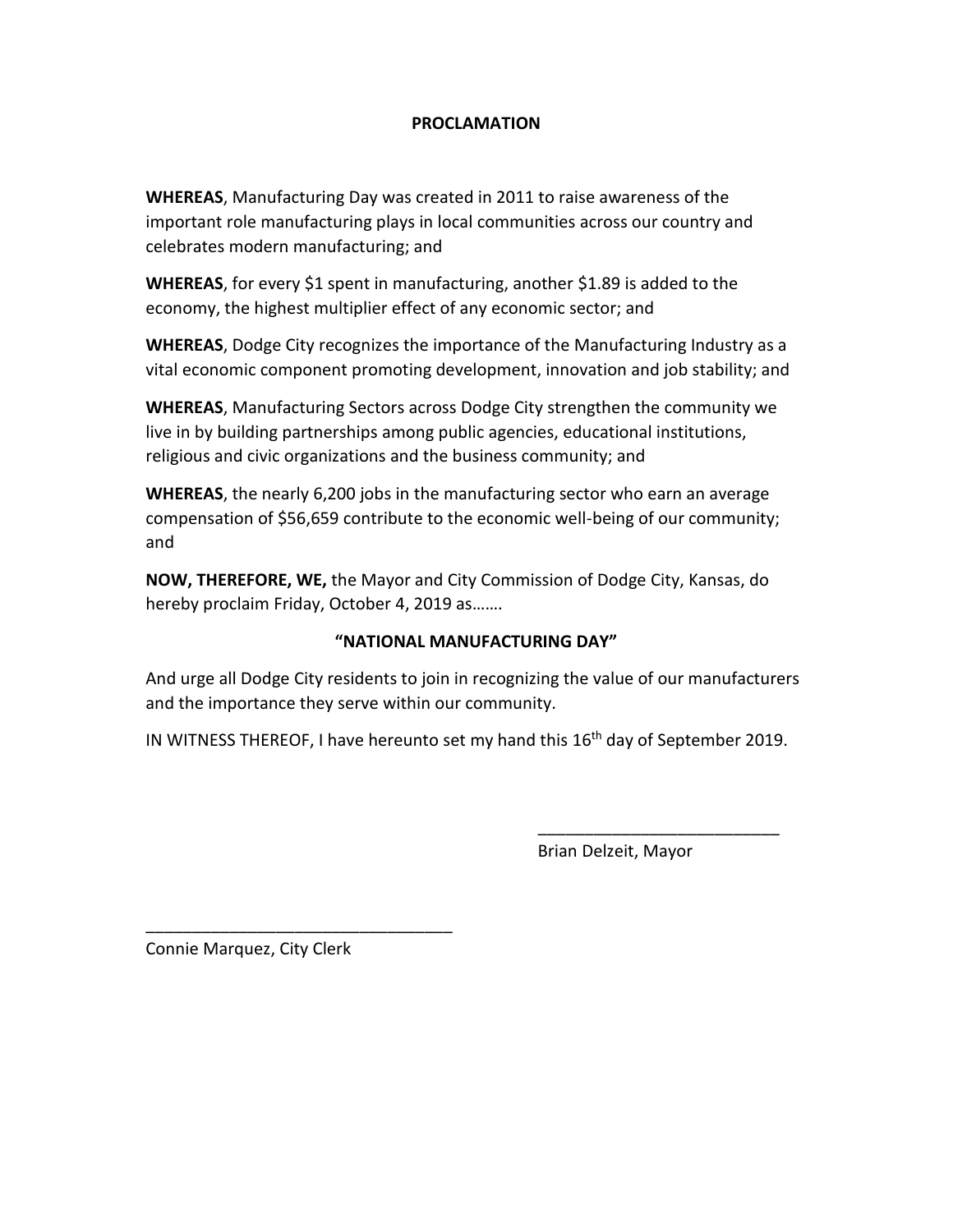# **CITY COMMISSION MEETING MINUTES** City Hall Commission Chambers Tuesday, September 3, 2019 7:00 p.m. MEETING #5133

#### **CALL TO ORDER**

**ROLL CALL** Mayor Brian Delzeit, Commissioners, Jan Scoggins, Joyce Warshaw, Rick Sowers, Kent Smoll reported absent.

**INVOCATION by** Pastor Dusty Cookson of First Christian Church

#### **PLEDGE OF ALLEGIANCE**

#### **APPROVAL OF AGENDA**

Commissioner Joyce Warshaw made a motion to approve the agenda. Commissioner Jan Scoggins seconded the motion. The motion carried 4 - 0.

#### **PETITIONS & PROCLAMATIONS**

Commissioner Jan Scoggins read the Walk to End Alzheimer's Month Proclamation and Mayor Brian Delzeit recognized September 2019 as Walk to End Alzheimer's month and call this observance to the attention of all our citizens.

Commissioner Jan Scoggins spoke about Alzheimer's and related Dementia support group here in Dodge City that meet every third Thursday of every month at the First United Methodist Church Library. Encouraged everyone to support this. Thanked the City for the table and chairs that will be at the walk. Come down to Wright Park to help raise awareness and funds for Alzheimer's

**VISITORS (Limit of five minutes per individual and fifteen minutes per topic. Final action may be deferred until the next City Commission meeting unless an emergency situation does exist).**

#### **CONSENT CALENDAR**

- 1. Approval of City Commission Meeting Minutes, August 19, 2019;
- 2. Appropriation Ordinance No.17, September 3, 2019;
- 3. Cereal Malt Beverage License:
	- a. Comfort Suites, 2700 W. Wyatt Earp Blvd.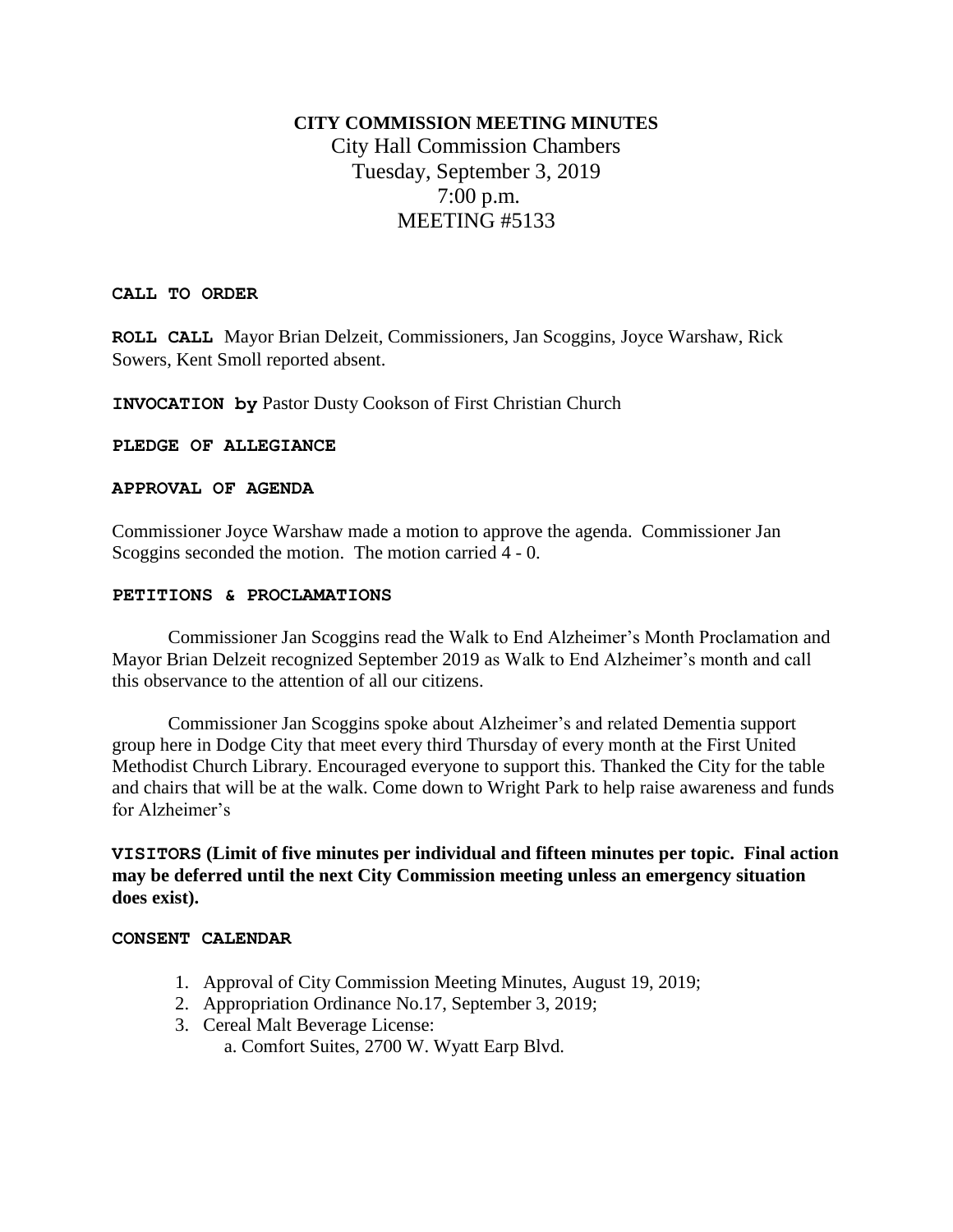Commissioner Rick Sowers moved to approve the Consent calendar as presented. Commissioner Jan Scoggins seconded the motion. The motion carried 4 - 0.

#### **ORDINANCES & RESOLUTIONS**

**Ordinance No. 3724:** An Ordinance Repealing Chapter XII Article 2 of the Dodge City Code Relating to Dodge City Civic Center was approved on a motion by Commissioner Jan Scoggins. Commissioner Joyce Warshaw seconded the motion. The motion carried 4 - 0.

**Resolution 2019-19:** A Resolution which indicates the City of Dodge City's support for the Community Housing Association of Dodge City's (CHAD) application to the Kansas Housing Resources Corporation (KHRC) for funding through the Moderate Income Housing (MIH) Program was approved on a motion by Commissioner Jan Scoggins. Commissioner Rick Sowers seconded the motion. The motion carried 4 - 0.

#### **UNFINISHED BUSINESS**

#### **NEW BUSINESS**

- 1. Commissioner Joyce Warshaw moved to approve the lease and operations agreement with JJPON LLC for the Prime on the Nine Restaurant located in the Mariah Hills Golf Course Clubhouse. Commissioner Jan Scoggins seconded the motion. The motion carried  $4-0$ .
- 2. Commissioner Rick Sowers moved to appoint City Manager Cherise Tieben, Commissioner Jan Scoggins and Commissioner Joyce Warshaw as Voting Delegates for the League of Kansas Municipalities Conference. Commissioner Joyce Warshaw seconded the motion. The motion carried 4 - 0.
- 3. Commissioner Jan Scoggins moved to approve the Proposal and Change Order #1 from Nowak Construction Company, Inc. in the amount of \$1,227,298 for the construction of the Dodge City National Beef Wastewater Improvements (Sampling Basing and Force Main Construction).for the National Beef Processors Wastewater System Improvements. Commissioner Joyce Warshaw seconded the motion. The motion carried 4 -0.
- 4. Commissioner Jan Scoggins moved to approve the recommendations to purchase the architectural services from Building Solutions in the amount of \$13,588 for the CREW Building Project. Commissioner Rick Sowers seconded the motion. The motion carried  $4 - 0.$
- 5. Commissioner Joyce Warshaw moved to approve the purchase of a 30ft Garland Pixel Christmas tree from Holiday Display Services in the amount of \$46,500 which will be placed near Boot Hill Casino and Resort and United Wireless Arena/Boot Hill Casino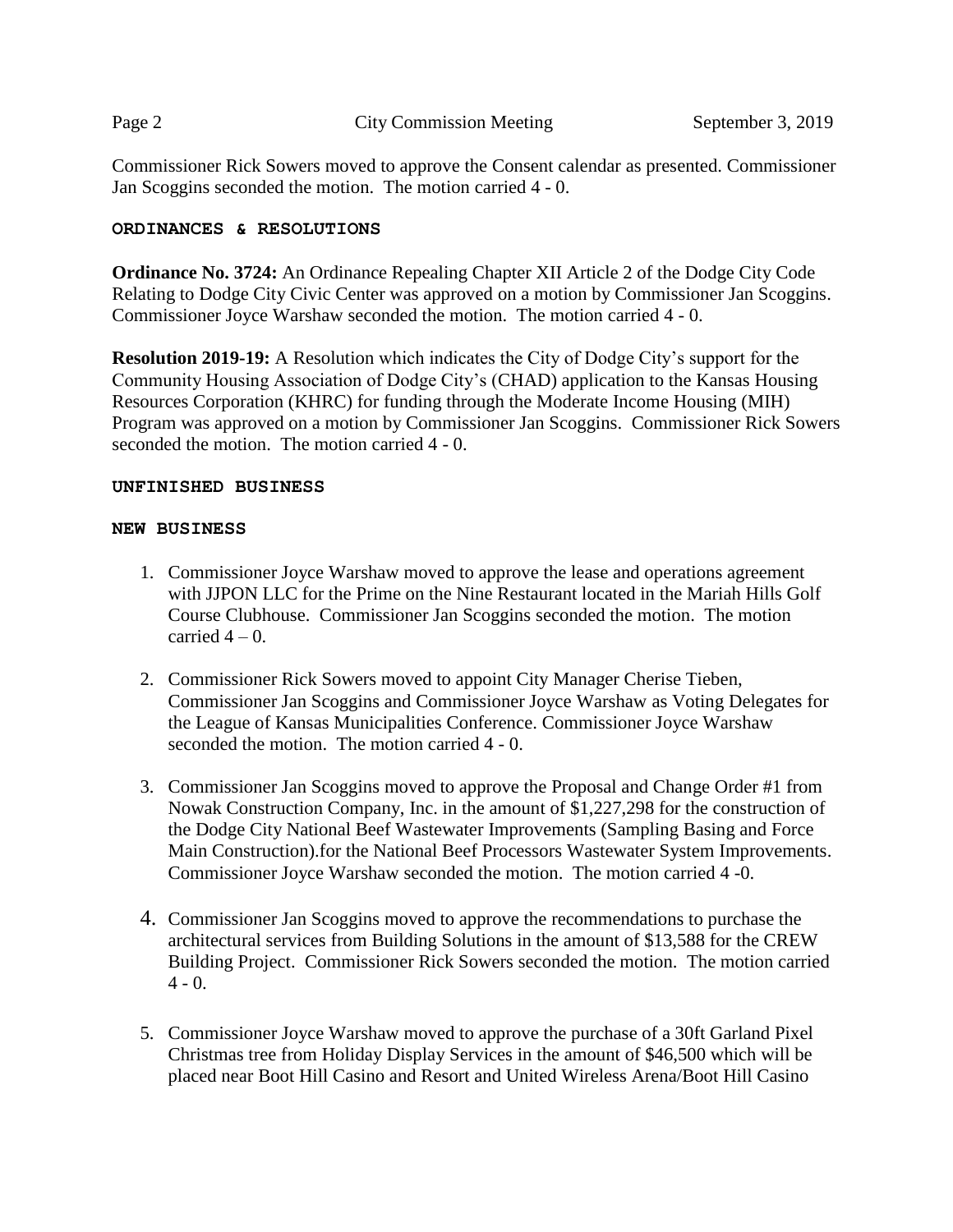Conference Center and the approval for the City Manager to enter into a memorandum of understanding with Boot Hill Casino and Resort to share in the cost of this tree as well as a second similar tree to be purchased in 2020 for the downtown area. Commissioner Jan Scoggins seconded the motion. The motion carried  $4 - 0$ .

#### **OTHER BUSINESS**

Reports of Staff and City Commissioners

#### **ADJOURNMENT**

Commissioner Joyce Warshaw moved to adjourn the meeting. Commissioner Jan Scoggins seconded the motion. The motion carried 4 - 0.

Brian Delzeit, Mayor

\_\_\_\_\_\_\_\_\_\_\_\_\_\_\_\_\_\_\_\_\_\_\_\_

ATTEST:

\_\_\_\_\_\_\_\_\_\_\_\_\_\_\_\_\_\_\_\_\_\_\_\_\_\_\_\_ Connie Marquez, City Clerk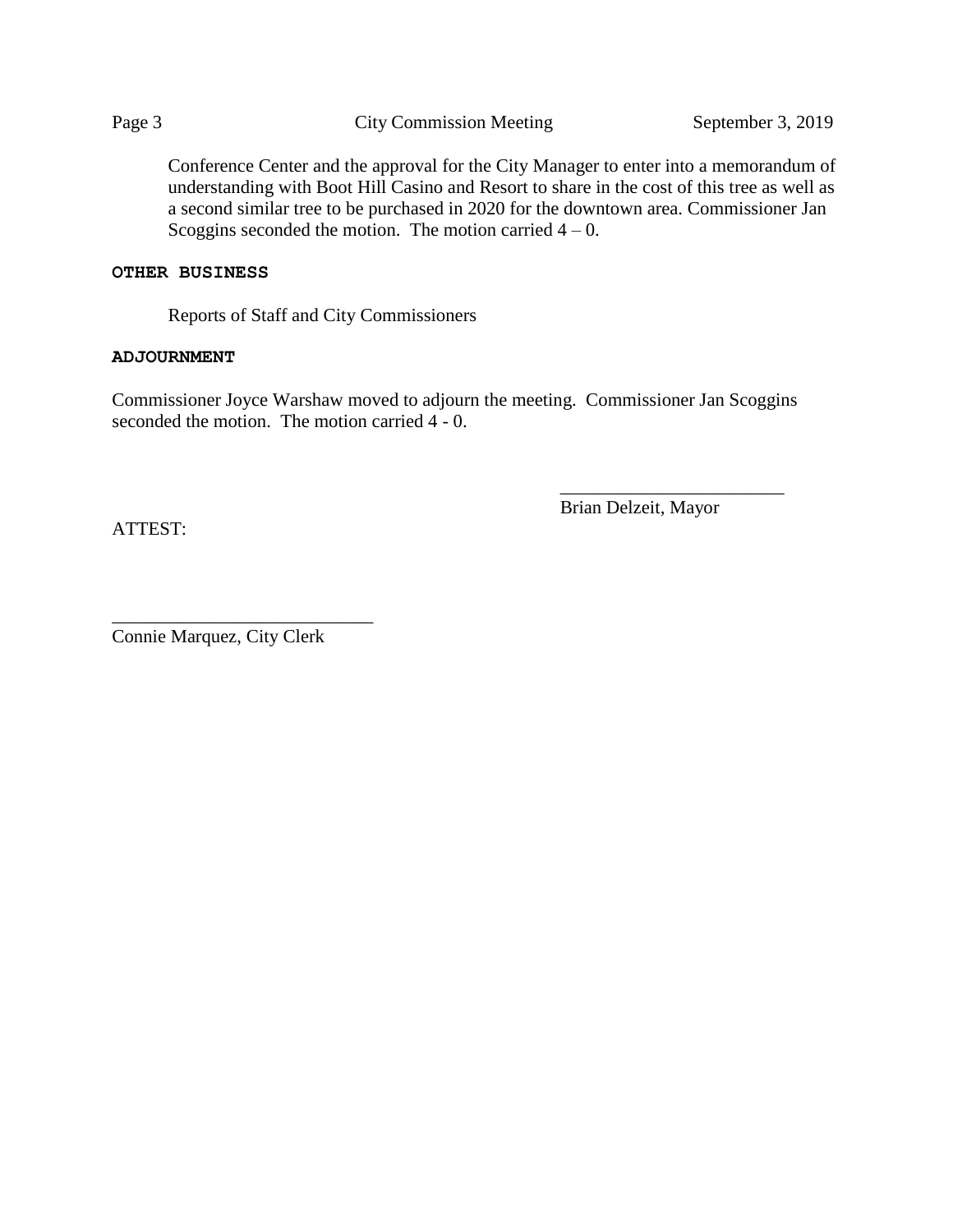| (This form has been prepared by the Attorney General's Office)            |                                                                                                                                                                                                                                                       |                                                                                                                                                                                                                                                                                                                                                                                                                                                                                                                                                                                                                                                                  |
|---------------------------------------------------------------------------|-------------------------------------------------------------------------------------------------------------------------------------------------------------------------------------------------------------------------------------------------------|------------------------------------------------------------------------------------------------------------------------------------------------------------------------------------------------------------------------------------------------------------------------------------------------------------------------------------------------------------------------------------------------------------------------------------------------------------------------------------------------------------------------------------------------------------------------------------------------------------------------------------------------------------------|
|                                                                           |                                                                                                                                                                                                                                                       |                                                                                                                                                                                                                                                                                                                                                                                                                                                                                                                                                                                                                                                                  |
|                                                                           |                                                                                                                                                                                                                                                       |                                                                                                                                                                                                                                                                                                                                                                                                                                                                                                                                                                                                                                                                  |
| □ Special Event Permit                                                    |                                                                                                                                                                                                                                                       |                                                                                                                                                                                                                                                                                                                                                                                                                                                                                                                                                                                                                                                                  |
| Ex License to sell cereal malt beverages for consumption on the premises. |                                                                                                                                                                                                                                                       |                                                                                                                                                                                                                                                                                                                                                                                                                                                                                                                                                                                                                                                                  |
|                                                                           |                                                                                                                                                                                                                                                       |                                                                                                                                                                                                                                                                                                                                                                                                                                                                                                                                                                                                                                                                  |
|                                                                           |                                                                                                                                                                                                                                                       |                                                                                                                                                                                                                                                                                                                                                                                                                                                                                                                                                                                                                                                                  |
|                                                                           |                                                                                                                                                                                                                                                       |                                                                                                                                                                                                                                                                                                                                                                                                                                                                                                                                                                                                                                                                  |
|                                                                           |                                                                                                                                                                                                                                                       |                                                                                                                                                                                                                                                                                                                                                                                                                                                                                                                                                                                                                                                                  |
|                                                                           |                                                                                                                                                                                                                                                       | Zip Code                                                                                                                                                                                                                                                                                                                                                                                                                                                                                                                                                                                                                                                         |
|                                                                           |                                                                                                                                                                                                                                                       | (5750)                                                                                                                                                                                                                                                                                                                                                                                                                                                                                                                                                                                                                                                           |
| Secretary of State.                                                       |                                                                                                                                                                                                                                                       | <b>D</b> Yes<br>$\Box$ No                                                                                                                                                                                                                                                                                                                                                                                                                                                                                                                                                                                                                                        |
|                                                                           |                                                                                                                                                                                                                                                       | Zip Code                                                                                                                                                                                                                                                                                                                                                                                                                                                                                                                                                                                                                                                         |
|                                                                           |                                                                                                                                                                                                                                                       | 6780                                                                                                                                                                                                                                                                                                                                                                                                                                                                                                                                                                                                                                                             |
|                                                                           |                                                                                                                                                                                                                                                       |                                                                                                                                                                                                                                                                                                                                                                                                                                                                                                                                                                                                                                                                  |
|                                                                           |                                                                                                                                                                                                                                                       |                                                                                                                                                                                                                                                                                                                                                                                                                                                                                                                                                                                                                                                                  |
|                                                                           |                                                                                                                                                                                                                                                       |                                                                                                                                                                                                                                                                                                                                                                                                                                                                                                                                                                                                                                                                  |
|                                                                           |                                                                                                                                                                                                                                                       |                                                                                                                                                                                                                                                                                                                                                                                                                                                                                                                                                                                                                                                                  |
|                                                                           |                                                                                                                                                                                                                                                       | Zip                                                                                                                                                                                                                                                                                                                                                                                                                                                                                                                                                                                                                                                              |
|                                                                           |                                                                                                                                                                                                                                                       |                                                                                                                                                                                                                                                                                                                                                                                                                                                                                                                                                                                                                                                                  |
|                                                                           |                                                                                                                                                                                                                                                       |                                                                                                                                                                                                                                                                                                                                                                                                                                                                                                                                                                                                                                                                  |
|                                                                           |                                                                                                                                                                                                                                                       |                                                                                                                                                                                                                                                                                                                                                                                                                                                                                                                                                                                                                                                                  |
| Position                                                                  |                                                                                                                                                                                                                                                       | Date of Birth                                                                                                                                                                                                                                                                                                                                                                                                                                                                                                                                                                                                                                                    |
| City                                                                      | <b>State</b>                                                                                                                                                                                                                                          | Zip Code                                                                                                                                                                                                                                                                                                                                                                                                                                                                                                                                                                                                                                                         |
| Position                                                                  |                                                                                                                                                                                                                                                       | Date of Birth                                                                                                                                                                                                                                                                                                                                                                                                                                                                                                                                                                                                                                                    |
| City                                                                      | <b>State</b>                                                                                                                                                                                                                                          | Zip Code                                                                                                                                                                                                                                                                                                                                                                                                                                                                                                                                                                                                                                                         |
| Position                                                                  |                                                                                                                                                                                                                                                       | Date of Birth                                                                                                                                                                                                                                                                                                                                                                                                                                                                                                                                                                                                                                                    |
| City                                                                      | <b>State</b>                                                                                                                                                                                                                                          | Zip Code                                                                                                                                                                                                                                                                                                                                                                                                                                                                                                                                                                                                                                                         |
| Position                                                                  |                                                                                                                                                                                                                                                       | Age                                                                                                                                                                                                                                                                                                                                                                                                                                                                                                                                                                                                                                                              |
| City                                                                      | <b>State</b>                                                                                                                                                                                                                                          | Zip Code                                                                                                                                                                                                                                                                                                                                                                                                                                                                                                                                                                                                                                                         |
| Position                                                                  |                                                                                                                                                                                                                                                       | Date of Birth                                                                                                                                                                                                                                                                                                                                                                                                                                                                                                                                                                                                                                                    |
| City                                                                      | <b>State</b>                                                                                                                                                                                                                                          | Zip Code                                                                                                                                                                                                                                                                                                                                                                                                                                                                                                                                                                                                                                                         |
| Position                                                                  |                                                                                                                                                                                                                                                       | Age                                                                                                                                                                                                                                                                                                                                                                                                                                                                                                                                                                                                                                                              |
| City                                                                      | <b>State</b>                                                                                                                                                                                                                                          | Zip Code                                                                                                                                                                                                                                                                                                                                                                                                                                                                                                                                                                                                                                                         |
|                                                                           | I have registered as an Alcohol Dealer with the TTB. $\boxtimes$ Yes (required for new application)<br>Principal Place of Business<br>Corporation City<br>Phone No.<br>City Dodge City<br>515 Auguste St. Dodellate<br>Name<br><b>Address</b><br>City | CORPORATE APPLICATION FOR LICENSE TO SELL CEREAL MALT BEVERAGES<br>License to sell cereal malt beverages in original and unopened containers and not for consumption on the licensed premises,<br>State<br>Articles of Incorporation are on file with the<br>020.327,8188<br><b>State</b><br><b>Mailing Address</b><br>(If different from business address)<br>State<br>Applicant owns the proposed business location.<br>$\Box$ Applicant does not own the proposed business location.<br>SECTION 4 - OFFICERS, DIRECTORS, STOCKHOLDERS OWNING 25% OR MORE OF<br>STOCK List each person and their spouse", if applicable. Attach additional pages If necessary. |

Y

Ġ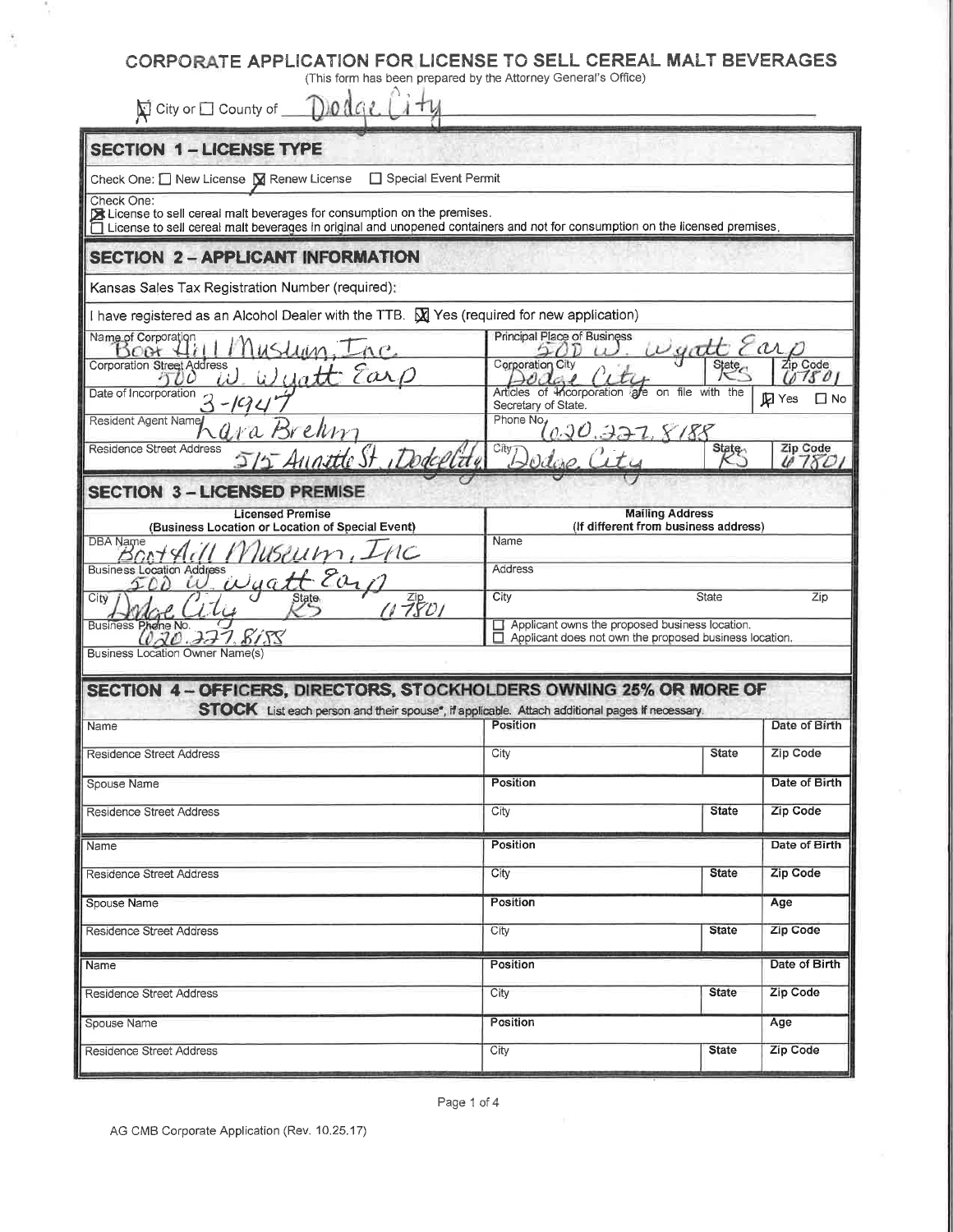City of Dodge City 806 N. Second Ave. 67801

Phone: 620-225-8100 FAX: 620-225-8144 www.dodgecity.org

Memorandum

 $To:$ City Manager **City Commissioners** Ray Slattery, Director of Engineering From: **Services** Date: September 6, 2019 Subject: Linn St. Reconstruction & Drainage *Improvements*  $(SD 1201)$ Agenda Item: Consent Calendar

Recommendation: Approve Change Order No. 1 for Linn St. Reconstruction & Drainage Improvements

**Background:** Linn St. Reconstruction & Drainage was approved on February 18, 2019.

**Justification:** Remove/Replace 6" Concrete Drive - This 18 S.Y. increase in quantity is due to having to remove more driveway to have a clean edge of concrete to tie into.

53"x34" Horiz. Ellipitical RCP, Installed - This 82 L.F. increase in storm pipe was needed to conform to the stipulations included in the drainage easement acquisition. In order to acquire the easement the homeowner requested that the pipe be extended to the south end of their property.

4" HMA Base Course - This 15.51 Ton decrease in quantity is a result of over estimating and under running the asphalt quantity.

2" HMA Surface Course - This 1.22 Ton increase in quantity is a result of a difference in theoretical quantity calculation to applied material in the field.

Remove/Replace Curb & Gutter - This 73 L.F. increase in quantity is due to additional damaged sections of curb at the limits of the project and completely removing and replacing the curb returns on the north side of the Bristol and Linn intersection.

6" Concrete Drive - This 16 S.Y. increase in quantity is due to a homeowner changing their mind about having their drive reinstalled. It was initially thought that with the street rising that the their drive would not be able to reach top of curb height before their fence. Curb height could be reached so the drive was reinstalled.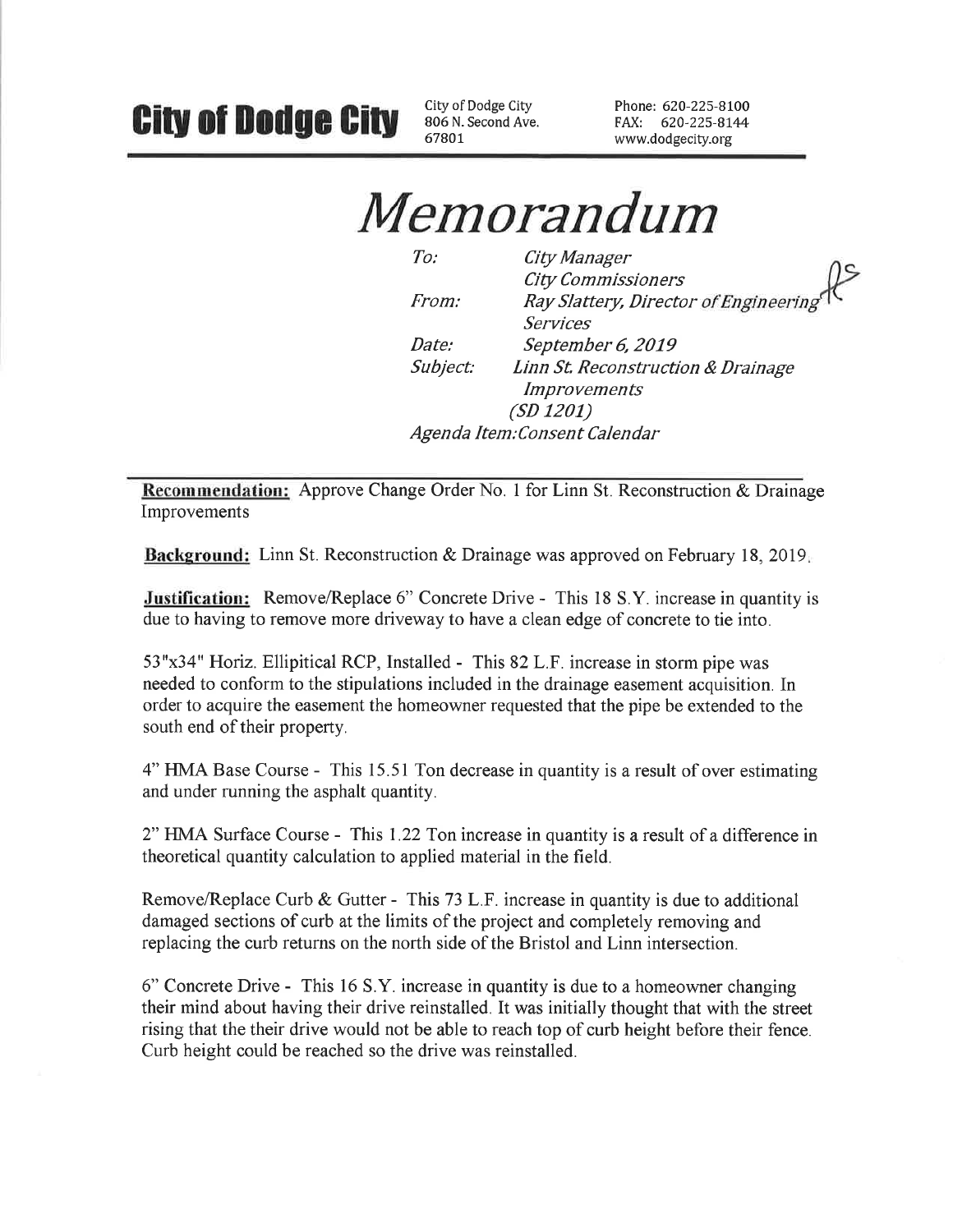Sub-Grade Repair - This 100 C.Y. decrease in quantity is due to the project locations not requiring as much repair as estimated.

Liquidated Damages - The contractor was unable to open the road in the allotted number of days.

**Financial Considerations:** Change Order No.1 is for a increase of \$10,773.21.

**Purpose/Mission:** The project aligns with two of the City's Core Values. Those are "Safety", together we endeavor to provide a safe and secure work place and community. Also, "Ongoing Improvement", together we value progress, growth  $\&$  new possibilities by providing and prepare for the community's future.

**Legal Considerations: N/A** 

Attachments: Change Order No. 1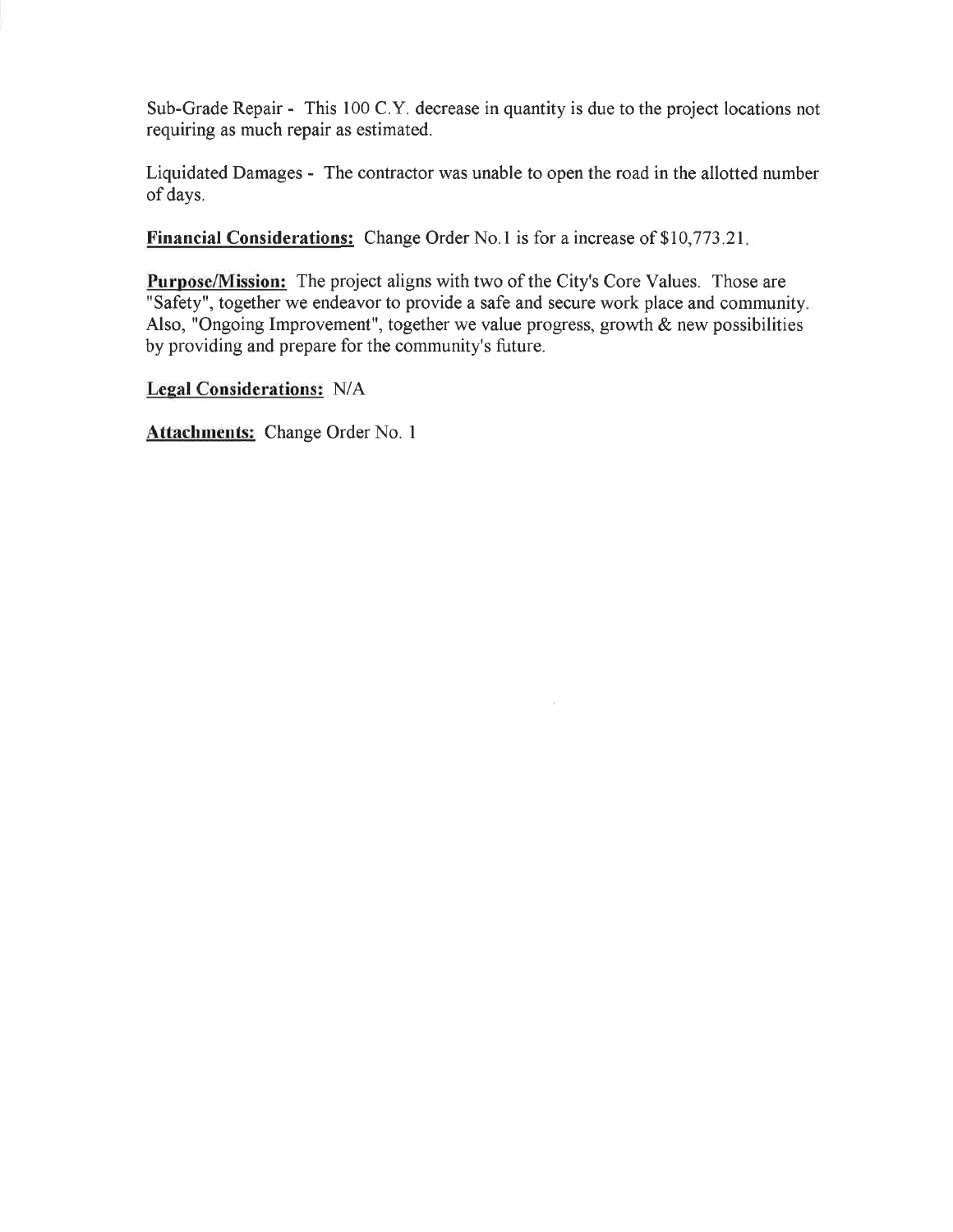CITY OF DODGE CITY **Change Order** 

CONTRACT FOR: Linn St Drainage Improvements

CONTRACTOR: RJA Dozer

SD 1201 PROJECT NUMBER:

REQUEST NUMBER:

 $\leftarrow$ 

|                                           |             | CONTRACT                   |                 | AMOUNT OF     |                           |                     |                               |
|-------------------------------------------|-------------|----------------------------|-----------------|---------------|---------------------------|---------------------|-------------------------------|
|                                           |             |                            |                 |               |                           |                     | <b>DOLLAR</b>                 |
| <b>ITEM</b>                               |             |                            | <b>ADJUSTED</b> | OVERRUN<br>OR |                           | <b>NEW</b><br>UNIT  |                               |
| <b>DESCRIPTION</b>                        | <b>UNIT</b> | OR<br>PREVIOUS<br>QUANTITY | QUANTITY        | UNDERRUN      | CONTRACT<br>UNIT<br>PRICE | PRICE               | AMOUNT OF                     |
| <b>Storm Drain Extension</b>              |             |                            |                 |               |                           |                     |                               |
| Rem/Repl 6" Concrete Drive                | ŠΥ          | 15                         | 33              | $\frac{8}{1}$ | 68.40<br>ക                |                     | 1,231.20<br>↔                 |
| 53"x34" Horiz. Ellipitical RCP, Installed | Ľ           | $\overline{9}$             | 176             | 82            | 121.00<br>Ø               |                     | 9,922.00<br>码                 |
|                                           |             |                            |                 |               |                           |                     |                               |
| <b>Street Improvements</b>                |             |                            |                 |               |                           |                     |                               |
| 4" Base Course                            | Ton         | 350                        | 334.49          | $-15.51$      | 115.00<br>69              |                     | (1,783.65)<br>œ               |
| 2" Surface Course                         | Ton         | 233                        | 234.22          | 1.22          | 128.00<br>ŧΑ              |                     | 156.16<br>69                  |
| Remove/Replce Curb & Gutter               |             | 333                        | 406             |               | 26.50<br>Đ.               |                     | 1,934.50<br>s9                |
| 6" Concrete Drive                         | ଚ           | $\overline{1}$             | အြ              | $\frac{1}{2}$ | 108.00<br>₩               |                     | 1,728.00<br>$\leftrightarrow$ |
| Sub-Grade Repair                          | δ           | 150                        | 50              | $-100$        | 9.15<br>69                |                     | (915.00)<br>69                |
|                                           |             |                            |                 |               |                           |                     |                               |
| Liquidated Damages                        | Dау         | 0                          |                 |               | (1,500.00)<br>49          |                     | (1,500.00)<br>$\Theta$        |
|                                           |             |                            |                 |               |                           |                     |                               |
|                                           |             |                            |                 |               |                           |                     |                               |
|                                           |             |                            |                 |               |                           |                     |                               |
|                                           |             |                            |                 |               |                           |                     |                               |
|                                           |             |                            |                 |               |                           |                     |                               |
|                                           |             |                            |                 |               |                           |                     |                               |
|                                           |             |                            |                 |               |                           |                     |                               |
|                                           |             |                            |                 |               |                           | <b>NET INCREASE</b> | 10,773.21<br>49               |

RECOMMEDED FOR APPROVAL:

10,773.21

This is to affirm that I have inspected

this change in plans and construction<br>and hereby agree to the quantities, unit<br>prices, and amounts shown above.

Platte Key

Director of Engineering Services Ray Slattery, P.E.

Mayor or City Manager

Contractor: RJA Dozer

By:

Connie Marquez, City Clerk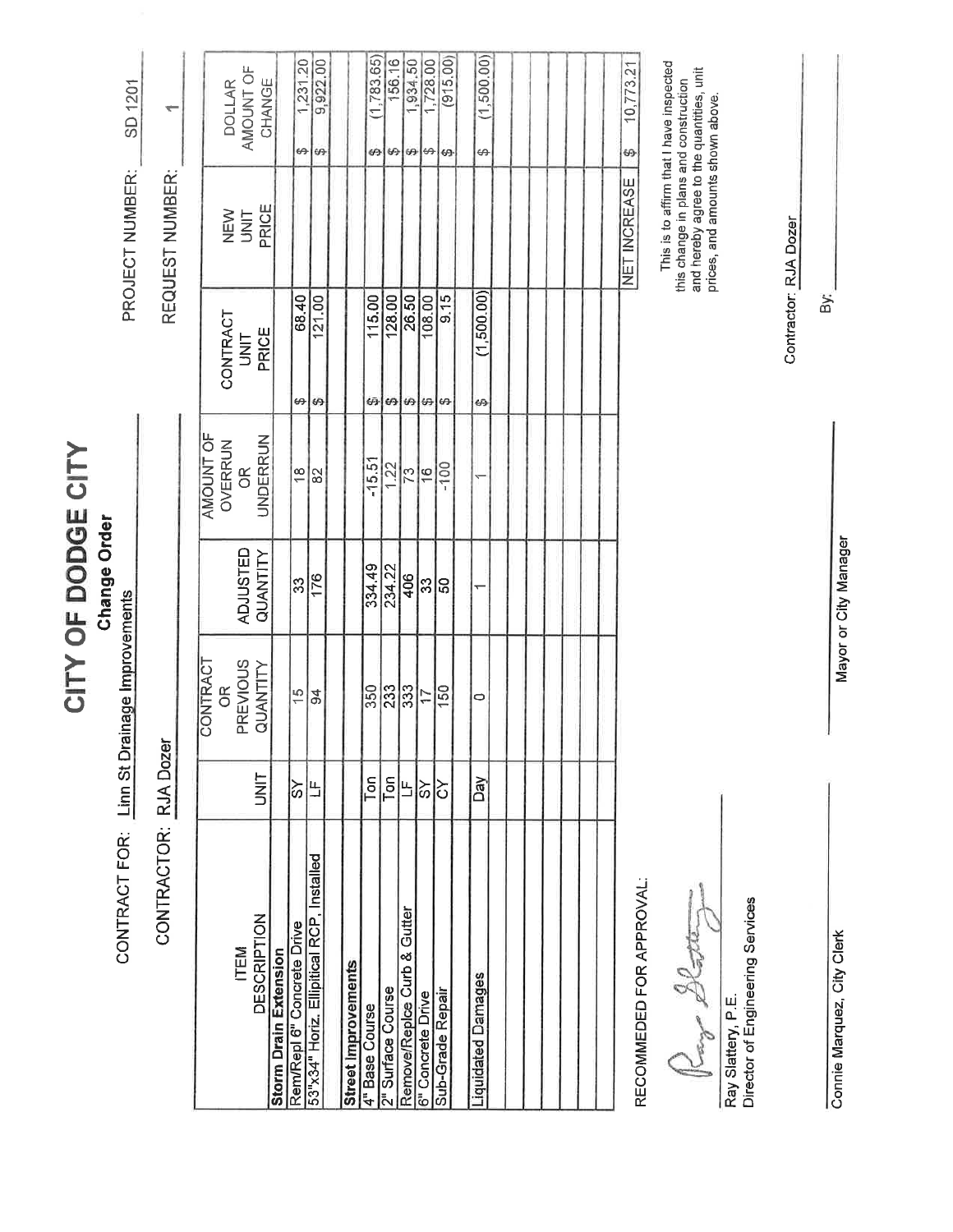## **Memorandum of Understanding Between** Ford County and City of Dodge City

General Purpose: During times of disaster, whether natural or man-made, or pandemic/epidemic outbreaks, the parties will cooperate to make available locations for shelters, command centers, and/or food and supplies distribution facilities.

The City of Dodge City agrees to:

- 1. Provide use of City-owned physical facilities (the "Facilities") for the purpose of providing shelter for the community, the operation of a command center, or the establishment of a Point of Distribution (POD) site during a disaster or epidemic/pandemic (an "incident"). The Facilities are identified in the list attached hereto as Exhibit A. The Facilities shall not be utilized as shelter in anticipation of severe weather events, but will only be used in the aftermath of such disasters.
- 2. Provide the Ford County Emergency Management with two points of contact in case of an incident:
	- a. An Administrator who will serve as the primary Point of Contact. The Point of Contact will have authority and ability to provide access to the building for activation.
	- b. A custodial point of contact who will have authority and ability to provide the Ford County Emergency Management personnel with access to available tables, chairs, cots, etc. and assist with directing the placement of such resources within the facility.
- 3. Cooperate with the Ford County Emergency Management to ensure good communications prior to and during an incident by relaying pertinent information, advisories, and updates as they become available.
- 4. Allow the Ford County Emergency Management access to the facilities in advance of any incident for the purposes of developing, maintaining and updating of the County Site Dispensing Plan.

Ford County agrees to:

- 1. Provide a current Ford County Emergency Management point of contact to answer questions that the City of Dodge City may have regarding these arrangements.
- 2. Use the after-hours contact or request the use of the facilities only during an actual disaster or pandemic/epidemic.
- 3. Cooperate with the City of Dodge City to ensure good communications prior to and during an incident by relaying pertinent information, advisories, and updates as they become available.
- 4. Return the facilities to the condition they were found in prior to the Ford County Emergency Management's use, and replace any and all supplies used during an incident.

This memorandum of understanding is not intended to create binding or legal obligation on either party. The parties to this memorandum wish only to provide written description of their efforts of cooperation in times of disaster and/or epidemic/pandemic. This document will be reviewed and revised as needed but at least every four (4) years.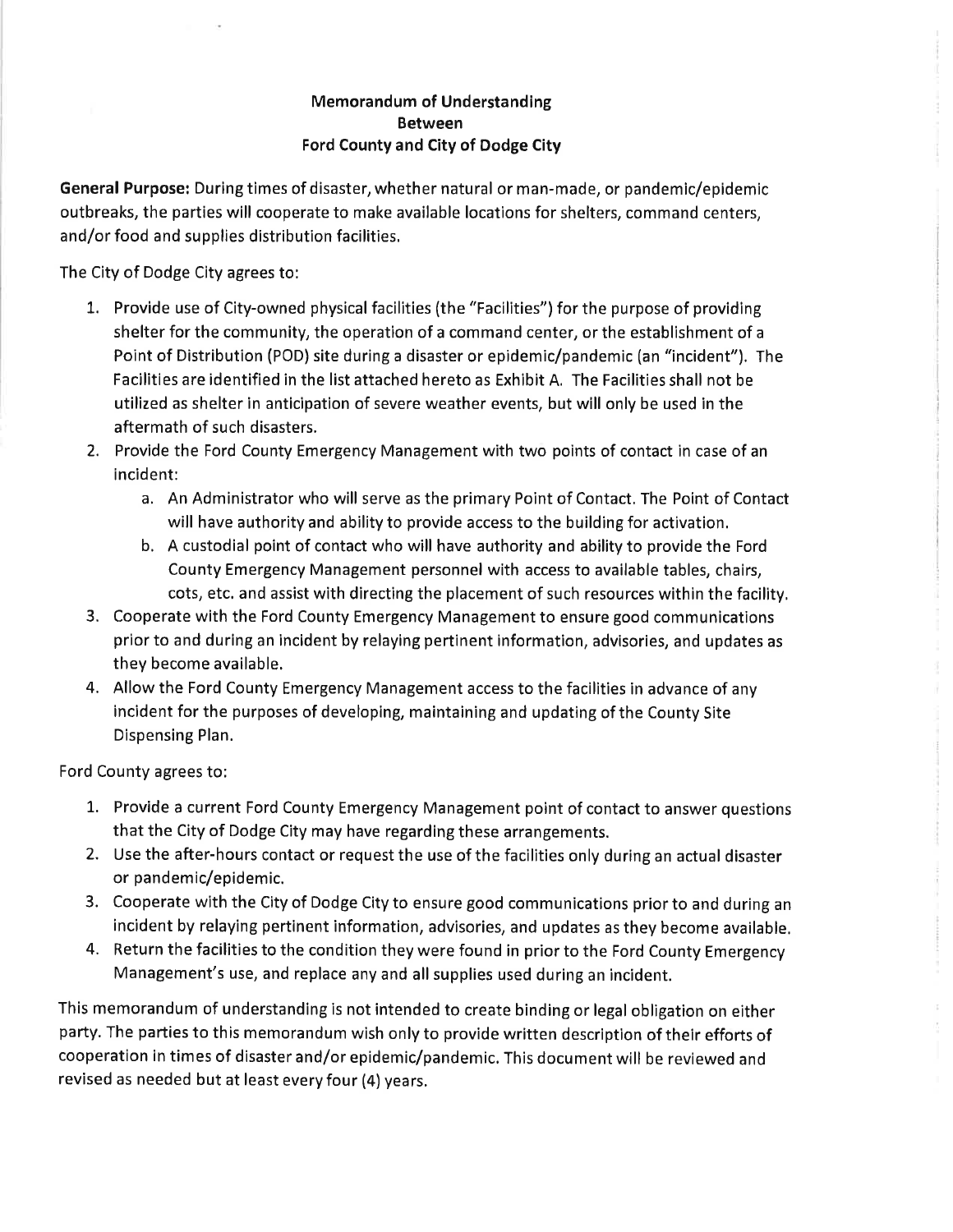Agreed and accepted by:

**Shawn Tasset** Ford County Board of County Commissioners

ATTEST:

 $09.7$ 

ICIAL  $\rho_{ou}$ 

Debbie Cox, County Clerk

**Brian Delzeit** City of Dodge City, Mayor

ATTEST:

Connie Marquez, City Clerk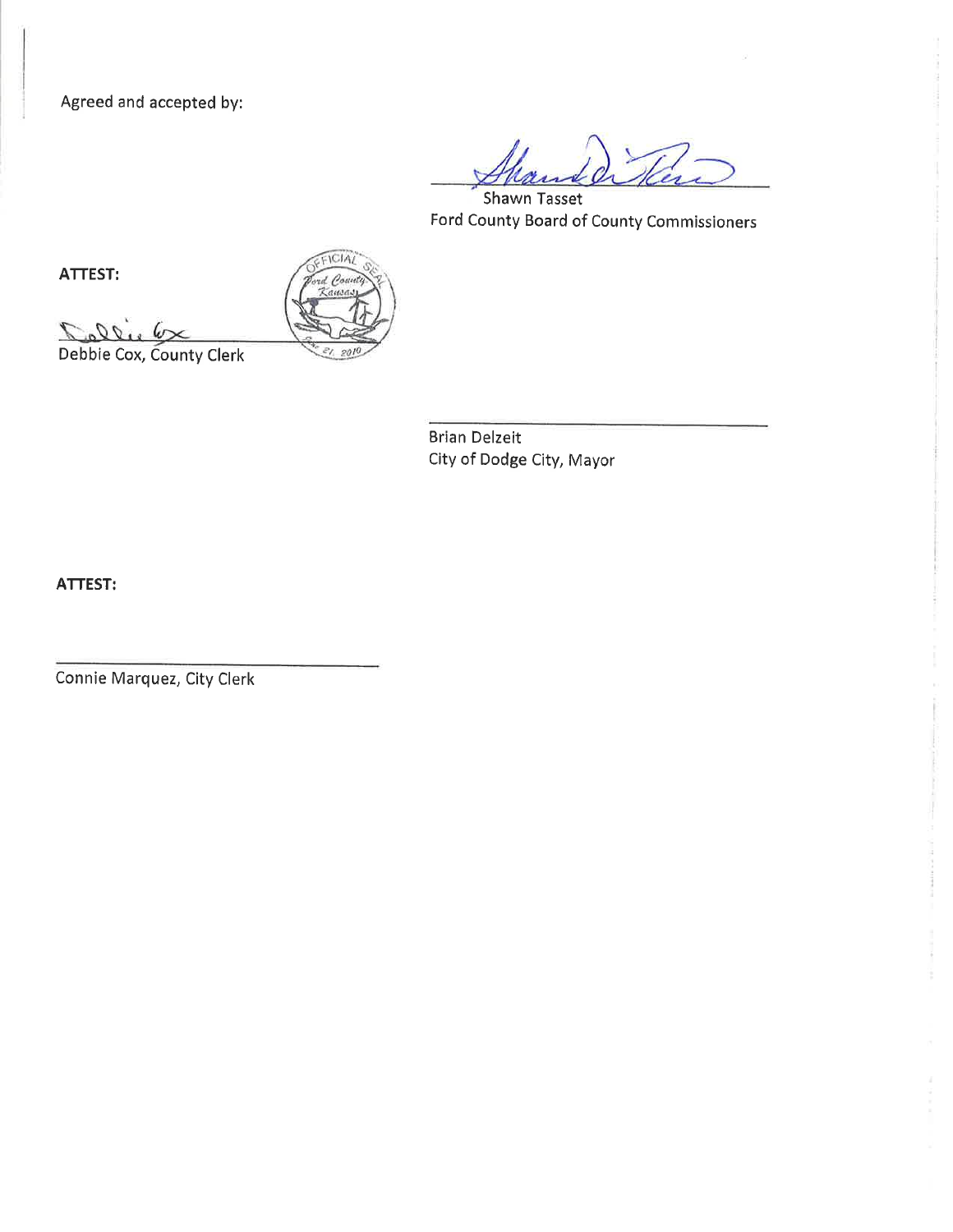# **EXHIBIT A**

 $\tau_{\rm d}$ 

- Sheridan Activity Center (excluding office areas)
- · United Wireless Special Events Center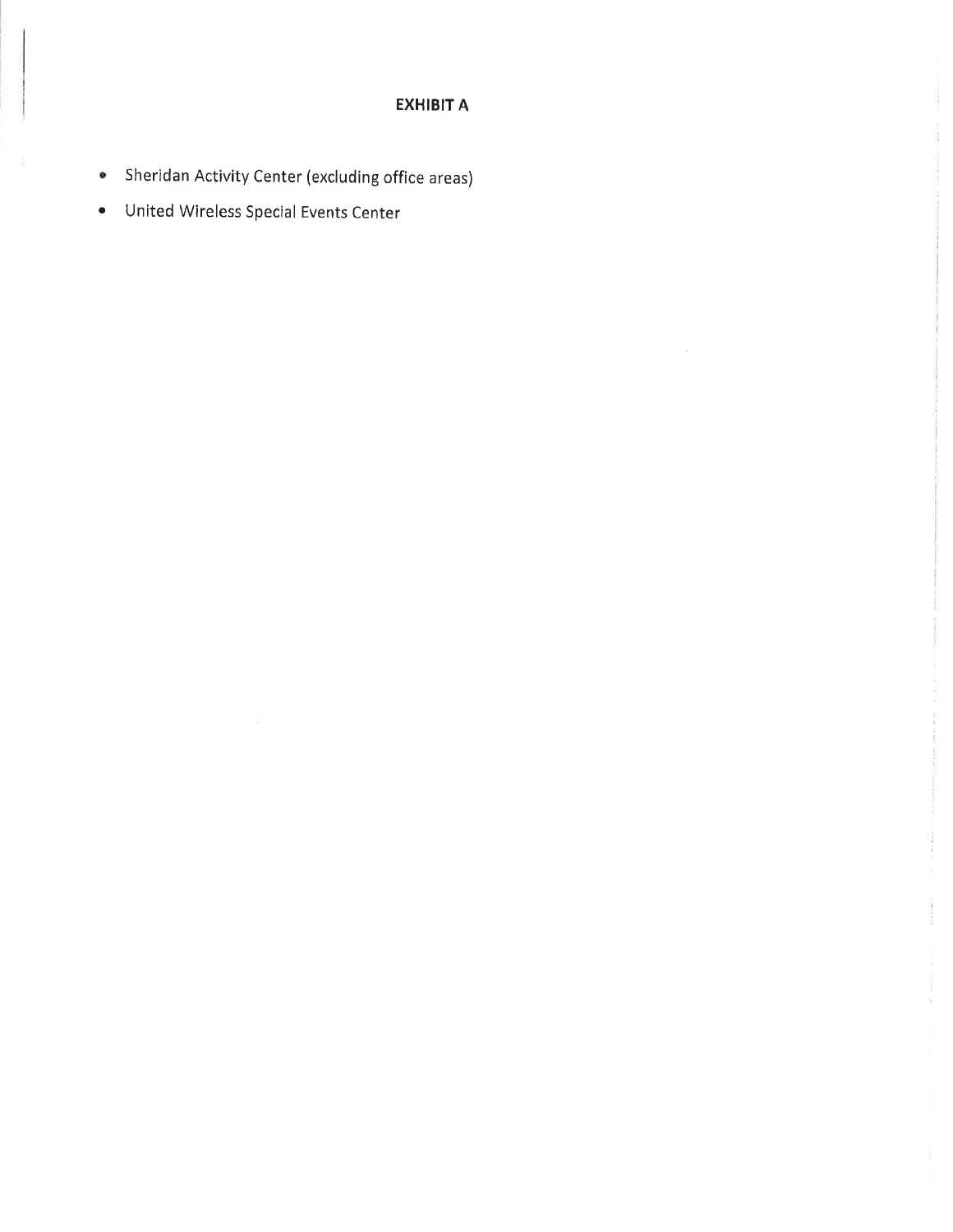806 N. Second Ave. 67801

Phone: 620-225-8100 FAX: 620-225-8144 www.dodgecity.org

# Memorandum

| To:          | City Manager                                        |
|--------------|-----------------------------------------------------|
|              | <b>City Commissioners</b>                           |
| <i>From:</i> | Ray Slattery, P.E.                                  |
|              | Director of Engineering Services                    |
| Date:        | September 11, 2019                                  |
| Subject:     | Supplement #2 to Consulting Agreement for the       |
|              | Design of a Sampling Basin and Force Main, SS 1701. |
|              | Agenda Item: Consent Calendar                       |

**Recommendation:** Approve the Supplement Agreement #2 to the Consulting Services Agreement with PEC Consultants in the amount of \$11,400.

**Background:** At the January 2, 2018 Commission Meeting, the Commission approved the Design Services Agreement with PEC for the design of a Sampling Basin and Force Main. It was discovered during the design of the project a new lift station would be required on the National Beef Processors (NBP) location to complete the project as proposed. NBP has given verbal approval to this change. In the summer of 2016, NBP was billed surcharges on their sewer bill based on the loading of the constituents found in the waste water. From time to time in the past there have been other disputes over sampling and billing of NBP's wastewater. To resolve the issues both parties entered into a "Surcharge & Sampling Basin Resolution Agreement". This agreement will help settle the dispute from 2016 and limit any future disputes over wastewater surcharges. The improvements included in this wastewater project align with the City's and National Beef's obligations in the agreement.

Once the agreement was in place, PEC started designing the wastewater improvements. Working closely with NBP, the City, & our wastewater operators Jacobs, plans for improvements were completed and put out for bid. Due to the complexity of the project, a mandatory pre-bid meeting was included as a prerequisite for contractors to bid. Only two contractors attended this meeting, Nowak and UCI. UCI ended bidding with Nowak as a subcontractor on the project.

At the July 15, 2019 Commission Meeting, approval was granted allow City, Jacobs, and NBP staff, the contractor, and PEC to try and value engineer the project to reduce the cost of the project. A week later everyone met in Wichita to discuss the project and brain storm on ideas to reduce costs. From this meeting several ideas were reviewed. There were a couple of phone call afterwards to discuss ideas.

From this meeting and phone calls PEC had to redesign a portion of the project. Also, included in the Supplemental Agreement #2 is for a ground penetrating radar to be used to determine the location of reinforcing is the wet well to determine the best location for the new pipe penetration.

**Justification:** The design of the Sampling Basin and Force Main separation will provide an easier, accurate flow measurement and sampling of NBP's waste water. The new force main will remove existing flow from the East Dodge Pressure Sewer (EDPS) and allow for future growth along this system.

**Financial Considerations:** This revision will add \$11,400 to the contract with PEC. The new total for design servcies is \$224,900. This along with the video inspection by Mayer Speciality Services brings the total to \$232,050. Funding for these services will be split 50%-50% between the City and NBP. The construction of this project will also be split 50%-50% between the City and NBP. The City's portion of the project was budgetted in the 2018 and 2020 CIPs.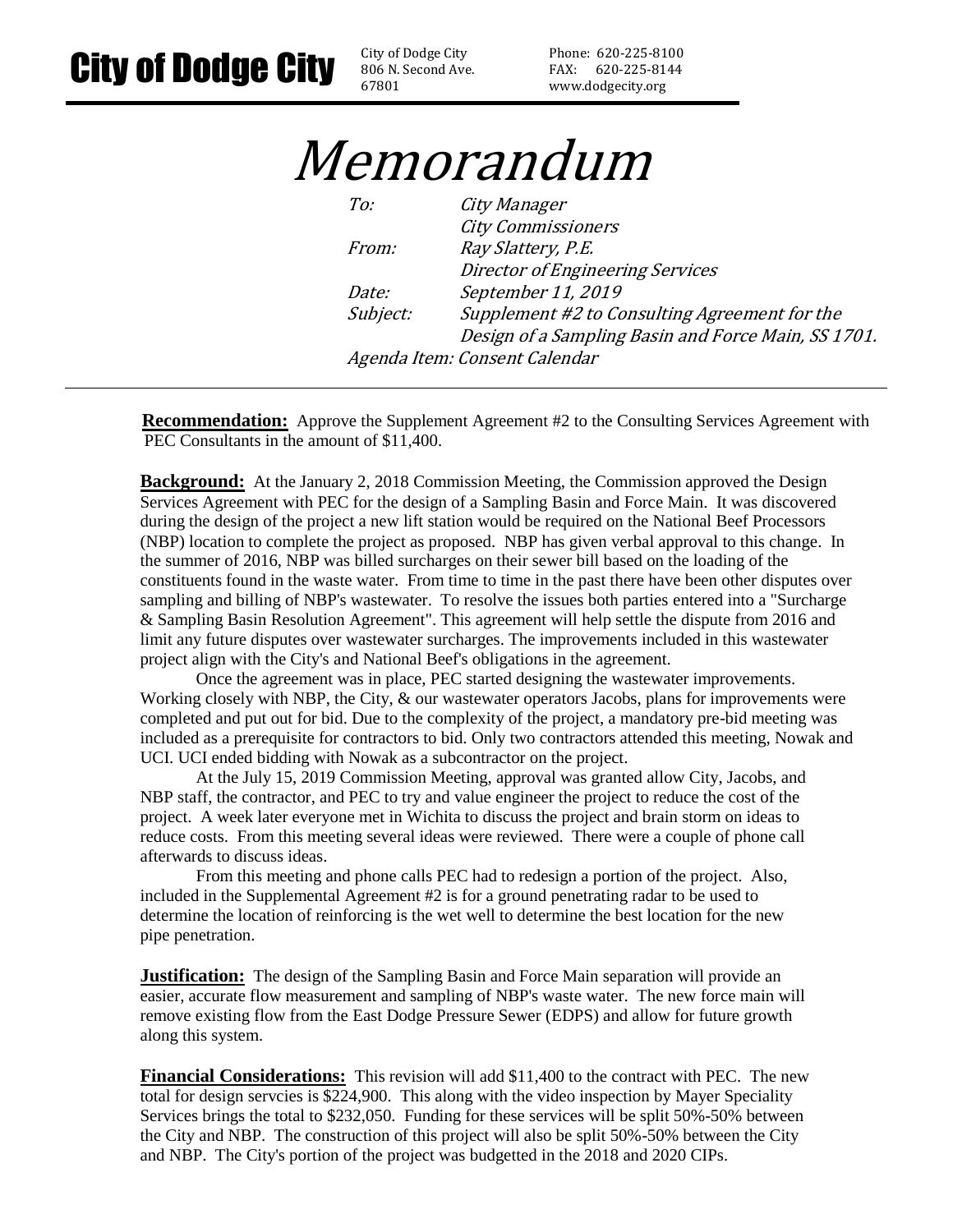**Purpose/Mission:** The completion of this project meets our Core Value of Ongoing Improvement. Along with providing Safe services for our citizens.

**Legal Considerations:** The City as an addition to the contract with PEC Consultants, we are bound by the provisions of this supplement.

**Attachments:** Supplement Agreement #2 with PEC Consultants.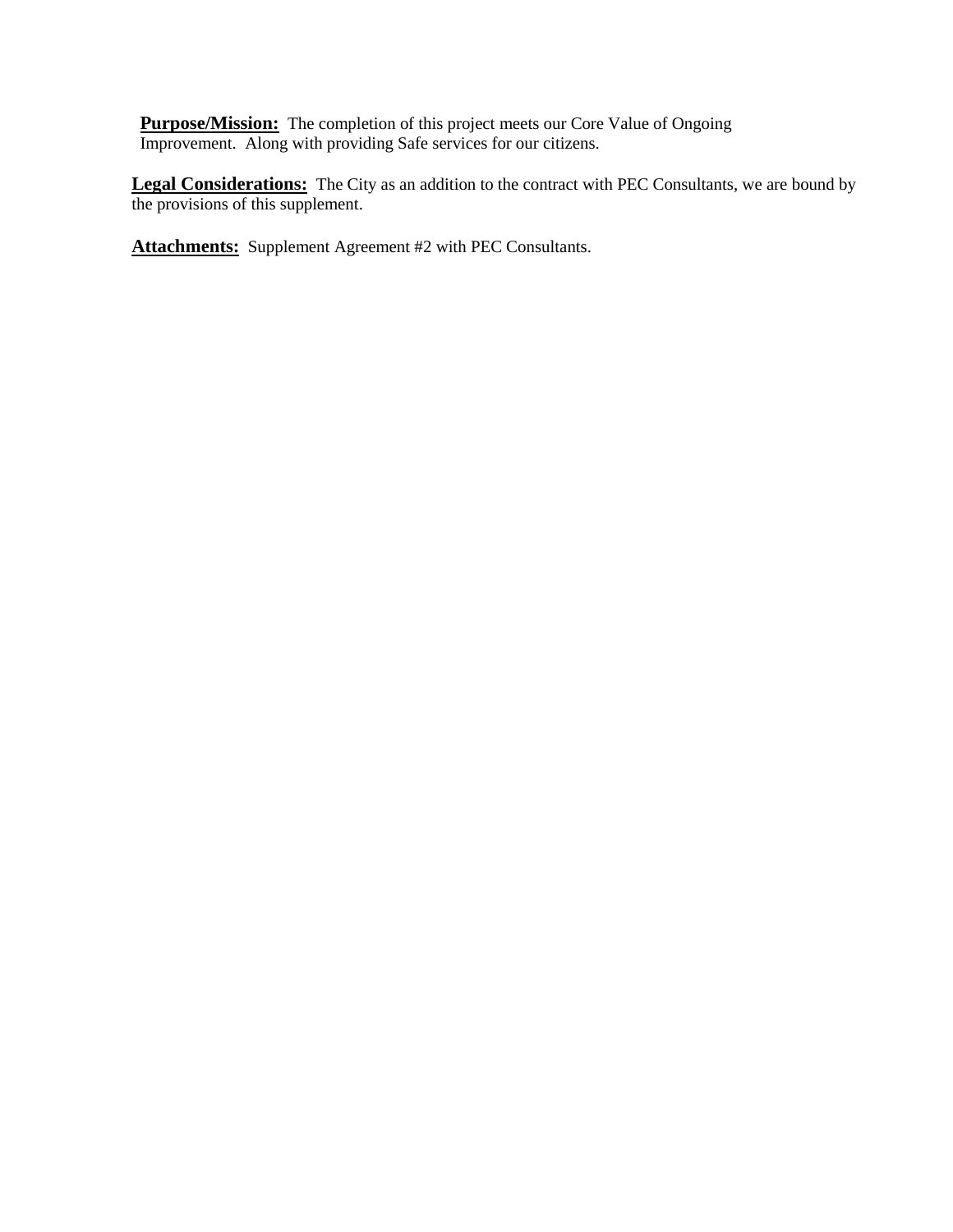

September 9, 2019

Ray Slattery, P.E. City of Dodge City PO Box 880 Dodge City, KS 67801

Reference: Dodge City NBP Wastewater System Supplemental Agreement No. 2 Original Contract Date: January 2, 2018 PEC Project No. 34-170940-000-1009

Dear Mr. Slattery:

This Supplemental Agreement by Professional Engineering Consultants, P.A. (PEC) modifies the referenced Agreement, and any other previous Supplemental Agreements as may be noted herein.

#### A. Modification of Scope:

- 1. Value Engineering Services
	- a. Participate in a value engineering meeting with the CLIENT and potential Contractor to discuss potential cost saving measures and updated project schedule.
	- b. Prepare and submit alternative concept plans for the South Phase to the potential Contractor and CLIENT for review.
	- c. Conduct a review meeting to discuss alternative concept plans for the South Phase with the potential Contractor and CLIENT.
	- d. Review impacts of removing Forcemain #3 on the North Lift Station design and update the design, as required.
	- e. Prepare and submit sealed plans to include value engineering items accepted by the CLIENT, referencing Change Order No. 1 to the construction agreement.
- 2. Additional Construction Services
	- a. Determine location of reinforcing within the existing wetwell concrete wall using Ground Penetrating Radar. Results will be reported to Contractor and design adjustments made as required.
- B. Time of Performance:
	- 1. The completion date will be based on a mutually agreed upon schedule.